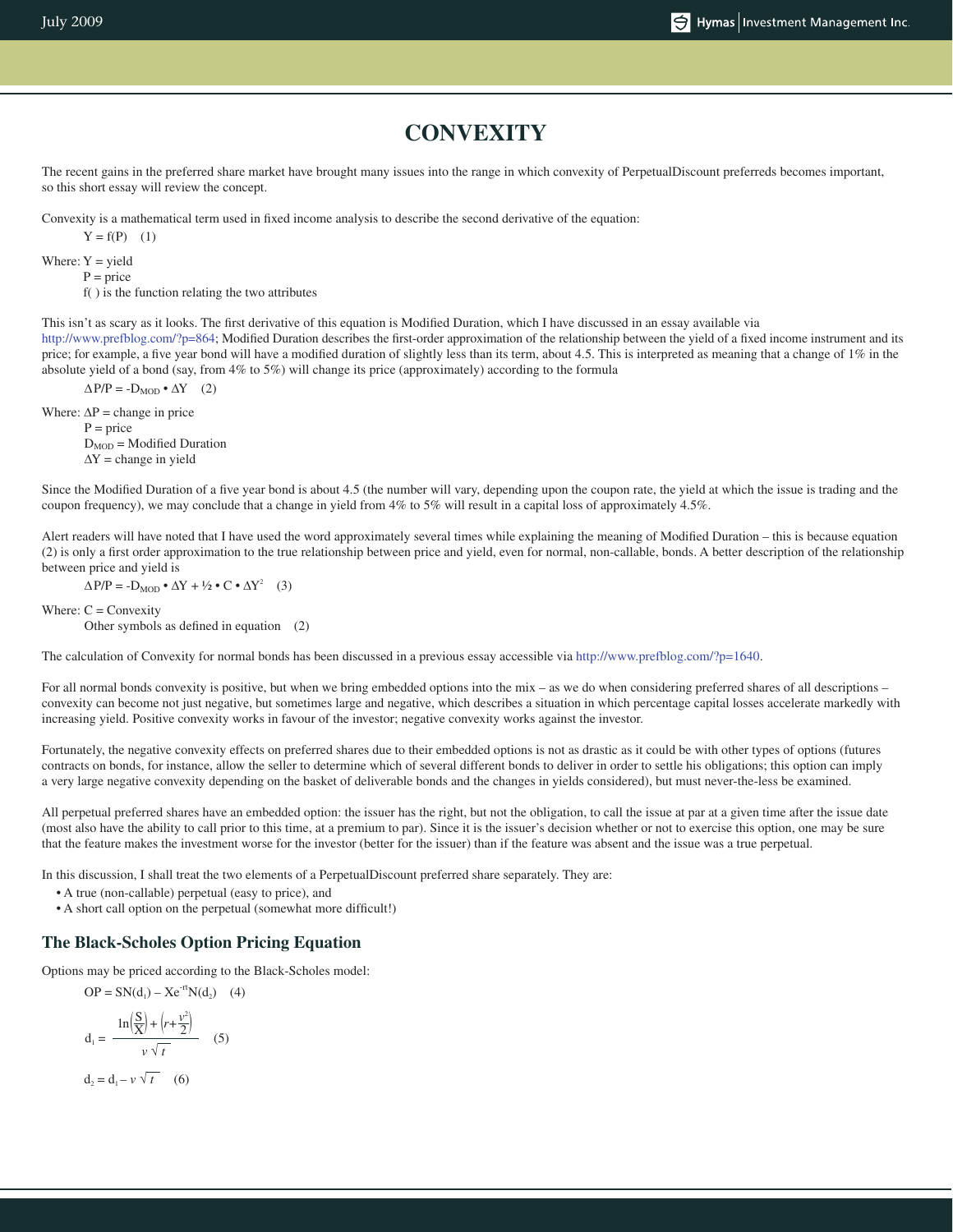#### Where:  $S =$  stock price  $X =$ strike price

- $t =$  time remaining until expiration (years)
- $r =$  current continuously compounded risk-free interest rate; or carry for income-paying instruments
- $v =$  annual volatility of stock price
- ln = natural logarithm
- $N(x)$  = standard normal cumulative distribution function
- e = the exponential function

It should be noted that:

- This is the formula for a European option, which is exercisable only at the expiration date, as opposed to an American option, which may be exercised at any time
- The stock is assumed to pay no dividends
- The effect of dividends may be incorporated in the formula by redefining "*r*" as the cost of carry; that is, through the assumption that the issuer may:
	- Set aside funds that will cover the cost of option exercise
	- Invest these funds at a given rate
	- Pay the dividends on the preferred shares (for the purpose of this part of the calculation tax effects are ignored)
- N(x) is a Gaussian distribution (calculable on Excel via the function NORMSDIST())

### **Parameterizing the Equation**

In order to prepare the charts in this essay, I have made some assumptions and adjustments to the normal formula. Firstly, I used yield volatility rather than price volatility, assuming that the expected yield of a "pure" perpetual is 6.3%, with a standard deviation of this yield of 0.5542% (absolute, not relative to the base yield) annually. I also assumed that the exercise date of this option was three years hence (which sets the variable "*t*" required to solve equations (5) and (6)), so the projected yield on exercise date is 6.3% with a standard deviation of 0.96% (absolute). This assumption results in the probability distribution shown in Chart 1 (which shows the probability for each dividend interval) and Chart 2 (which shows the cumulative probability that the yield will be below the given value of x).



In Chart 2, vertical lines denoting the expected value and the boundaries of one standard deviation from expectation have been provided.

As noted, the volatilities used in the calculation have been assumed, not calculated. Quantitative Analysis does not consist of slavishly inputting historical data regardless of the broad economic factors that may have influenced the movements of the data; Andrew Haldane of the Bank of England pointed out the nonsensical nature of the pseudo-quantitative statement that "We are seeing things that were 25-standard deviation moves, several days in a row" in a speech last February (see http://www.prefblog.com/?p=5556). Similarly, the statement that "California has never failed to [pay you your money on time and in full]" (see http://www.prefblog.com/?p=2955) may well be both accurate and interesting, but is not particularly useful when estimating California's current risk of default. Quantitative Analysis, performed properly, consists of the rigorous application of theory to market data, using parameters – when necessary – that are not only robust to the data, but may be expected to remain robust in the future.

Thus, having selected a volatility that seems reasonable, we perform a sanity check through via available data. Chart 3 shows the relative (not absolute) change in yields of the PerpetualDiscount index over three year terms for the period covered by the HIMIPref™ database: commencing 1993-12-31, the median-by-weight YTW of the index was measured and compared with a similar figure three years later. If either figure was not available (there have been long periods during which there were simply no PerpetualDiscounts trading in the marketplace; the last one extended from November 30 to December 30, 2005), the data point was discarded.

In order to minimize the effect of changing overall yields, the change in yield was recorded on a relative basis, that is:  $\Delta = (Y_2 - Y_1) / Y_1$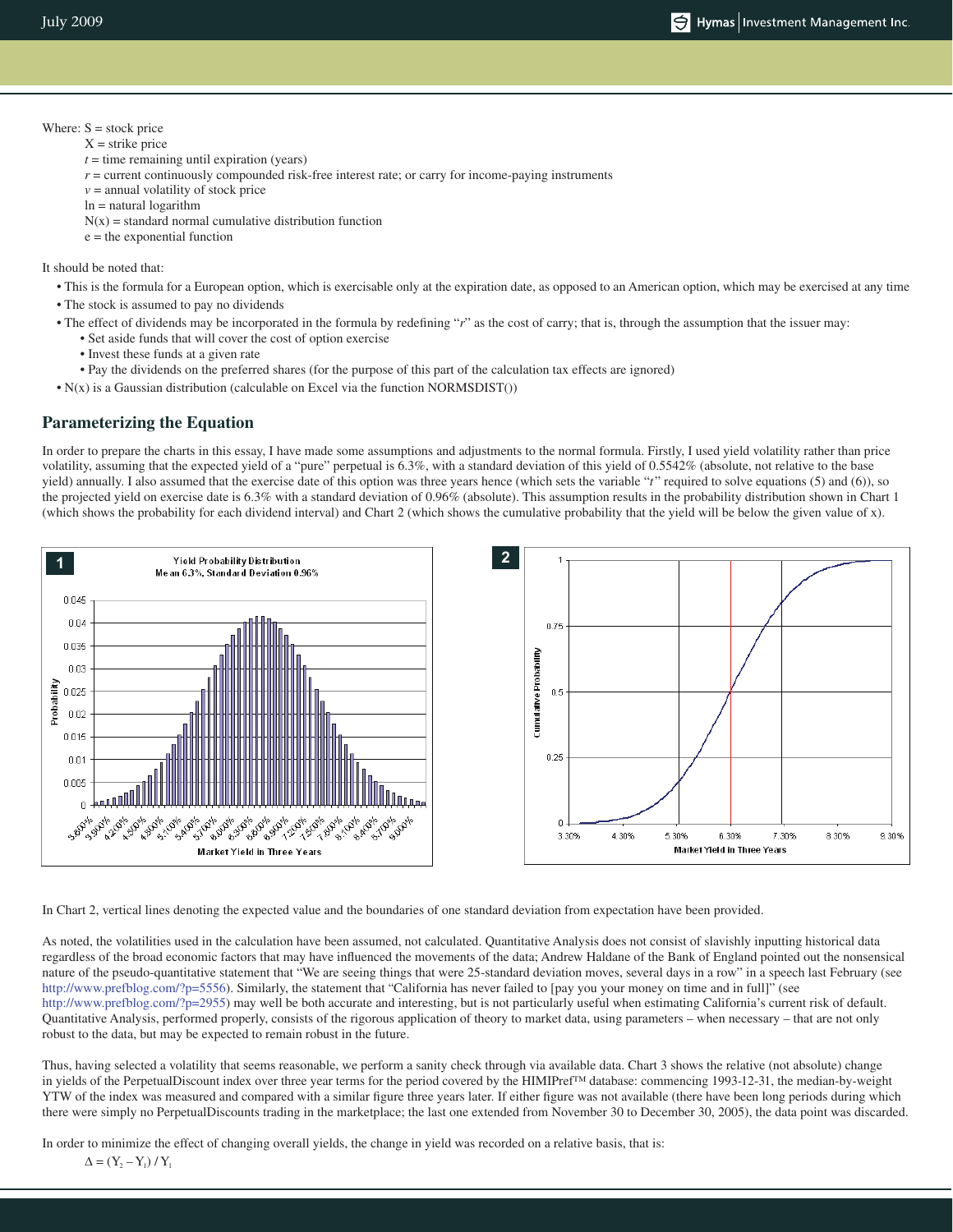

Where: ∆ is the relative change in yield  $Y_1$  is the initial yield Y<sub>2</sub> is the yield three years afterwards

When we examine the 1602 valid data points, we may prepare Chart 3; it may be seen that there is a large positive skew to the data (thus the Gaussian Distribution assumed by the model is rendered somewhat suspect), but that the estimate of a 0.96% absolute three-year standard deviation in the projected future yield of 6.3%, which is a relative standard deviation of  $0.96\%/6.3\% = 15\%$ , is well within the bounds of what may be considered reasonable.

Having arrived at an estimate of the volatility required for equations (5) and (6), we may turn our attention to the cost of carry. The need to determine this value is illustrated by the consideration of two portfolios:

Portfolio A: One (European) call option plus cash sufficient to exercise this option, invested at the risk-free rate until option expiry

Portfolio B: One non-dividend paying share

The lower bound for the price of the call is determined by setting the portfolios to have equal value; if the price was lower then all investors would prefer Portfolio A and arbitrage would move the values back to equivalency.

For analytical convenience, discussions of the Black-Scholes Model usually proceed directly from this assumption, but in the case of preferred shares the dividend paid in the period between acquisition and potential call is not simply important, it is vital. In order to preserve the relationship between Portfolios A and B, we must add cash to Portfolio A such that the amount is sufficient to:

(i)exercise the option at expiry, and

(ii)pay the dividend on the share (which is equivalent to receiving the dividend in Portfolio B)

This is achieved by replacing the risk-free rate usually used in the model with the cost of carry. For purposes of the calculations, I have assumed that the issuer (who owns the call) can set aside the funds required for exercise and invest these funds at 2% – this is reasonably close to the yield on three year Canada bonds, which has been at approximately 1.8% lately.

As for the dividend payments required, the first set of calculations has been performed on a notional perpetual preferred share paying a dividend of \$1.25 on its par value of \$25; a yield at issuance of 5% which will be used as the "Strike Yield" (equivalent to X in equation (4)).

Simple summation of the two figures results in a cost of carry of -3%, and we have therefore defined the variable "r" required for equations (4) and (5).

Finally, we will assume that the yield of "Pure" Perpetual (that is to say, one that is not subject to calls and will pay its dividend forever, barring bankruptcy) is currently 6.3%, equal to the mean projected yield on the exercise date and reasonably close to the median average YTM on the PerpetualDiscount index today. Since we are using yields, rather than prices to solve equation (4), we need not make any assumptions or calculations regarding prices of individual issues.

#### **Effect of Varying Market Yields**

All the variables required for the solution of the Black-Scholes equation (given here as Equation (4)) have now been defined. Note that since we are using yields and their volatility, we must invert the market yield, required for variable "S"; so that an actual market yield of 6.3%, which is 1.3% (absolute) above the presumed 5.0% strike yield, is inverted for calculation purposes to 3.7%, which is 1.3% (absolute) below the strike yield.

The initial results of these calculations are illustrated in Chart 4, which shows the value of the option (expressed as an absolute yield differential) vs. a varying market yield. At the current market yield of 6.3%, the value of the option is approximately 0.03%, or 3 basis points (bp), when expressed in terms of yield. If the market was trading at a yield of 5.00%, equal to the strike yield, the fair-value yield of the notional preferred share with an annual dividend of \$1.25 would be 5.34%, comprised of 5.00% for the pure perpetual and 34bp for the option.

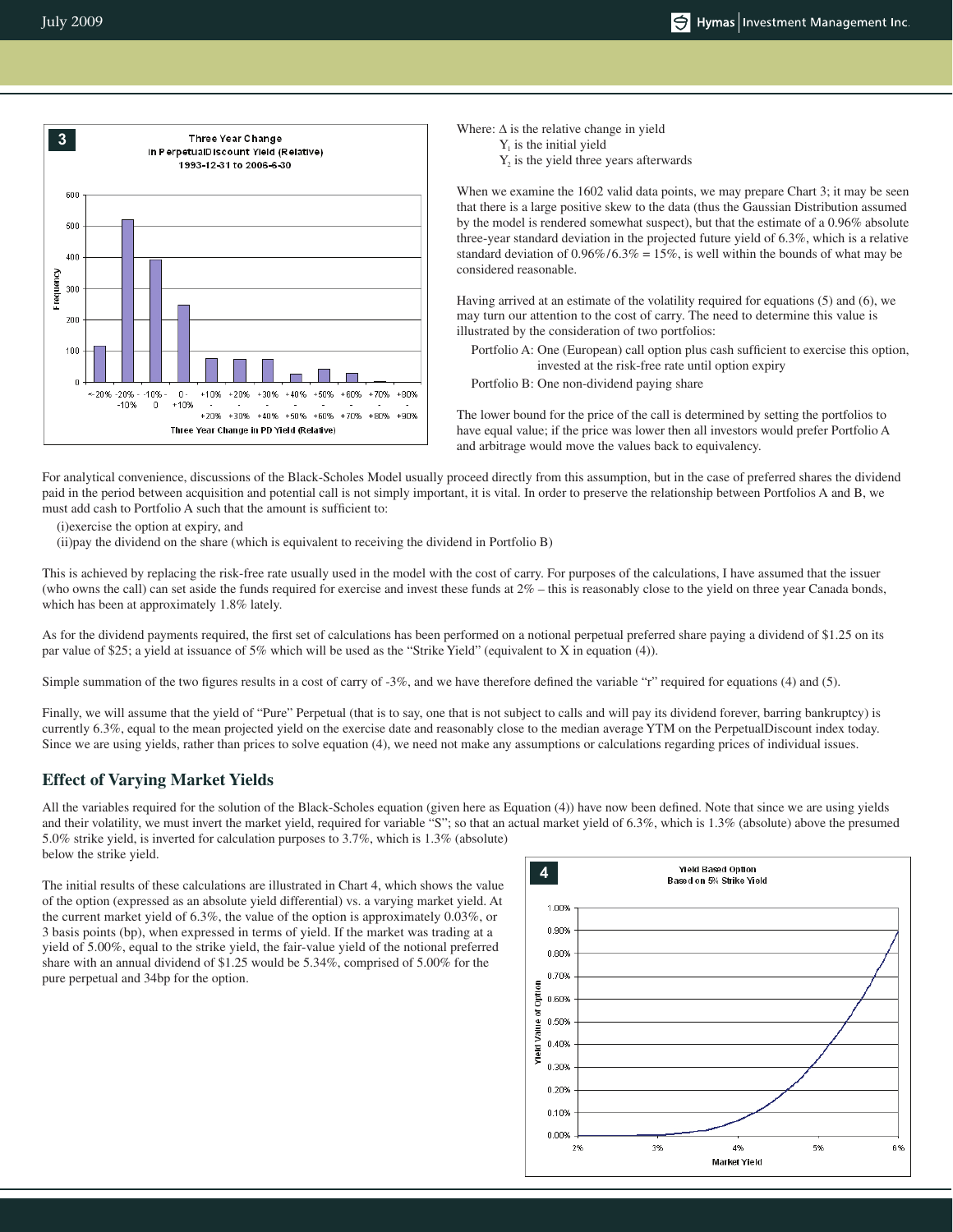July 2009



The effect of the options on the price of the preferreds is illustrated in Charts 5 and 6. The latter chart is simply a detail view of part of the former, making it easier to see the relative curvature of the "Pure Perpetual" and "Callable" prices. It may be seen that Pure Perpetual relationship is slightly curved so that the slope increases (that is, becomes less negative) with increases in the value of Market Yield (Positive Convexity) while the slope of the Callable relationship decreases (becomes more negative) with increasing Market Yield (Negative Convexity).

Finally, for this series of calculations based on the notional \$1.25 p.a. perpetual, Chart 7 shows the incremental price changes resulting from a change in yields. This shows the difference between the positive and negative convexity of the two notional instruments more clearly.



#### **The Effect of Varying Annual Dividends**

Thus far we have looked at the effect of changing market yields on the value of the embedded option; for practical purposes it is more useful to look at how differing dividend rates relate to a constant market yield so that we may assign a fair price to instruments carrying these dividends.

To prepare Chart 8, I have assumed that the fair value of a Pure Perpetual is 6.3% – whatever the annual dividend might be, the price will be determined so that the annual yield will be 6.3%. When we look at the effect of calls, however, assuming that all instruments may be called at their original issue price of \$25.00, we see some dramatic effects.

As the annual dividend increases, the value of the option sold reaches 30bp when the annual dividend is \$1.65. A Pure Perpetual would be trading at the pure yield of 6.3%, at a price of \$26.19, but the option inherent in the Callable Perpetual means that the fair value yield of such an issue is 6.6% and the issue will trade at only \$25.00.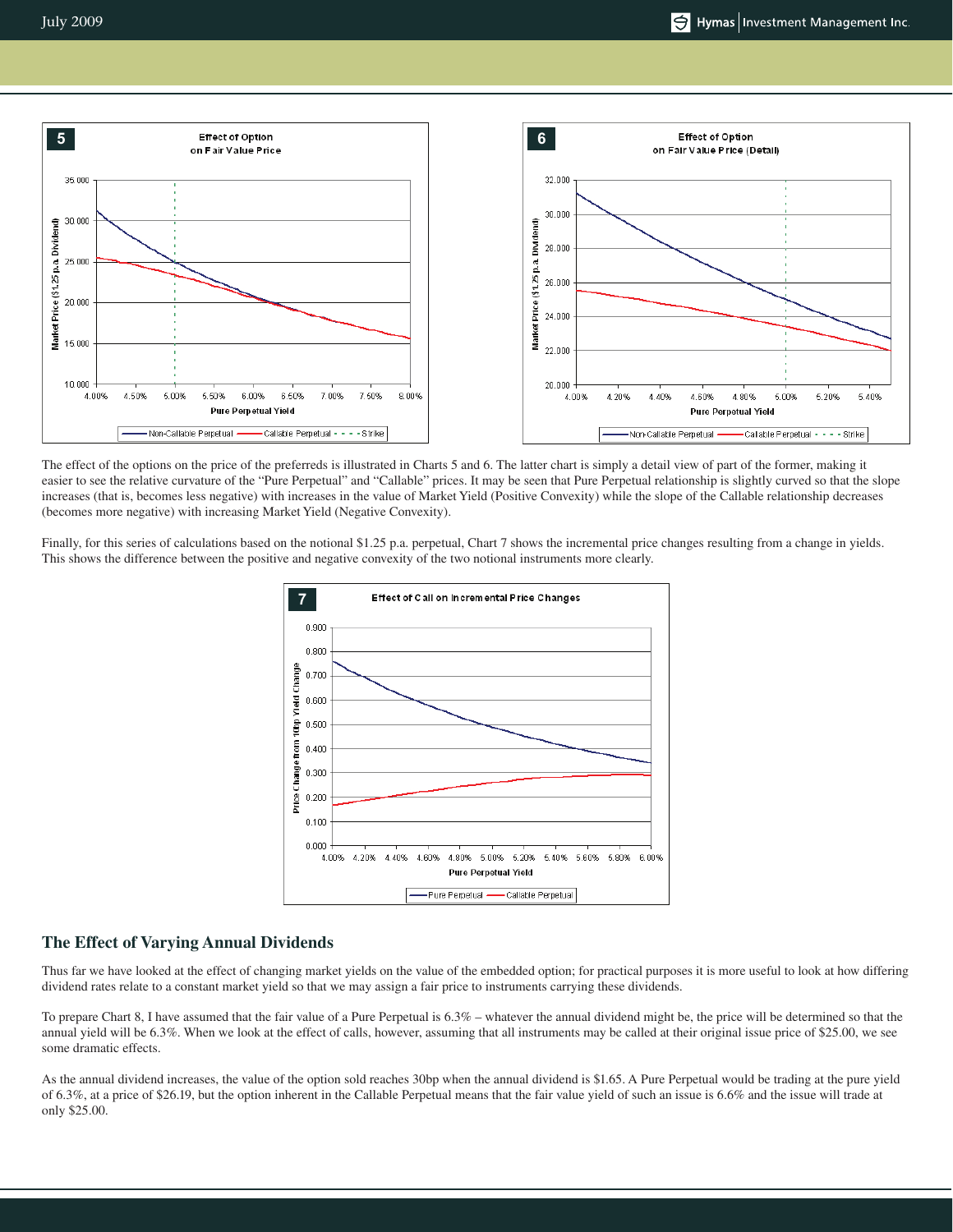If we look at comparable issues that pay an even higher dividend, the presumption of a \$25.00 call price means that the option has become "in the money" … a Pure Perpetual with a dividend of \$1.90 would trade at \$30.16 to achieve the 6.3% market yield, but the Callable issue is hit by two factors:

- The option has a yield value of 0.93%, implying a fair-value perpetual yield of 7.23% and a price of \$26.29
- The yield-to-worst scenario has become the exercise of the call at \$25.00 in three years; the yield in this scenario (which accounts for the resultant capital loss of \$1.29) is a mere 5.74%



#### **Implications for New Issues**

The practical implications of the above discussion should be clear: if we look at, for instance, SLF.PR.E we note that it pays a dividend of \$1.125 p.a., and was priced at the close on July 9 at \$16.85-94, deeply discounted from its call price of \$25.00. The Current Yield of this issue at the bid price is therefore 6.68% (I shouldn't use Current Yield, I know, but this is only a quick example. The properly calculated yield, which accounts for the proximity of the next ex-Dividend date and converts the yield to semi-annual compounding, is 6.74% … and if you think the difference is inconsequential, please call me next time you want to execute a trade!).

Now suppose Sun Life comes out with a new issue of another Straight Perpetual, paying a dividend of \$1.67 p.a. and priced at \$25.00 to show a Current Yield of 6.68%. Should an investor swap his SLF.PR.E for the new issue?

The alert reader will immediately snarl his response: "No!". The embedded call on the new issue is worth 30bp, while the embedded call on SLF.PR.E is close to worthless. Executing the swap means letting Sun Life have an option worth 30bp yield for free; not usually considered the formula for investment success. In order for the investor to become indifferent between SLF.PR.E and the new issue, the latter must yield 30bp more, 6.98%, paying a dividend of \$1.745.

And this extra dividend is required merely to become indifferent. If Sun Life wishes the investor to perform a complicated operation like making a telephone call; paying commission on his sale of SLF.PR.E and possibly becoming liable for Capital Gains Taxes … there must be more dividend beyond the \$1.745 indifference level, representing Sun Life's new issue concession.

# **<sup>9</sup> Current Market Pricing of Embedded Options**

On a day-to-day basis, we are interested not so much in the implications for the pricing of new issues; we are attempting to see which of the available issues on the secondary market are mispriced. If we are able to judge the mispricing accurately – and if we are able to trade sufficiently cheaply to take advantage of these mispricings – then, eventually, our portfolios will outperform.

Accordingly, we'll have a look at the Current Yields of four issuers; each of these issuers has a number of PerpetualDiscounts outstanding and the spread between the high and low dividend for each of these issuers is equal to or greater than \$0.30 p.a.

These issuers are BMO, CM, RY and GWO and the data analysis is shown in Chart 9.